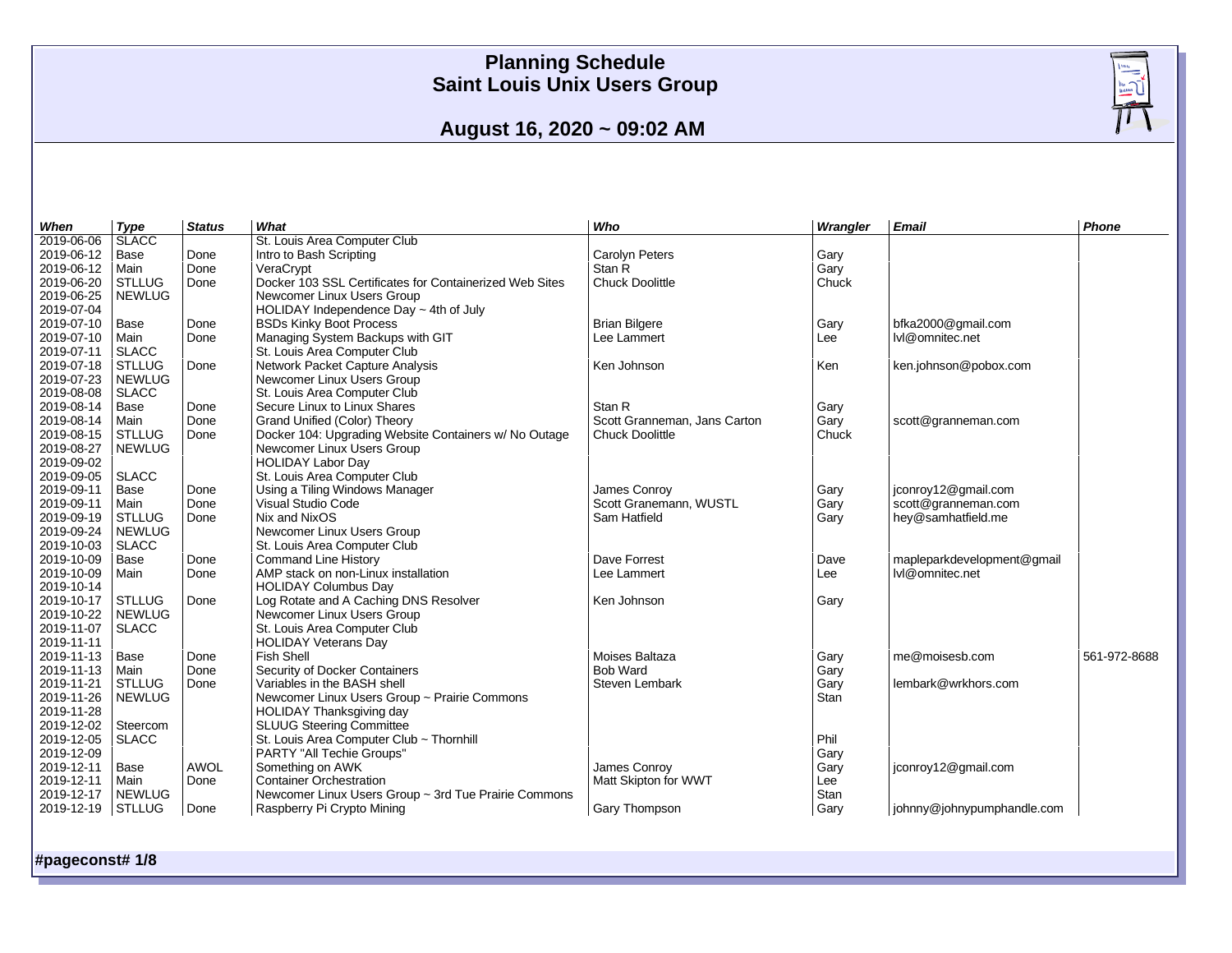# $\frac{\sqrt{\frac{1}{2}}}{\sqrt{\frac{1}{2}}\sqrt{\frac{1}{2}}\sqrt{\frac{1}{2}}}}$

# **August 16, 2020 ~ 09:02 AM**

| When       | Type          | <b>Status</b> | What                                                                                 | Who                            | Wrangler  | Email                       | Phone        |
|------------|---------------|---------------|--------------------------------------------------------------------------------------|--------------------------------|-----------|-----------------------------|--------------|
| 2019-12-24 |               |               | <b>Christmas Eve</b>                                                                 |                                |           |                             |              |
| 2019-12-25 |               |               | <b>HOLIDAY Christmas Day</b>                                                         |                                |           |                             |              |
| 2019-12-30 | Steercom      |               | SLUUG Steering Committee for January 2020                                            |                                |           |                             |              |
| 2019-12-31 |               |               | New Years Eve                                                                        |                                |           |                             |              |
| 2020-01-01 |               |               | HOLIDAY New Year 2020                                                                |                                |           |                             |              |
| 2020-01-02 | <b>SLACC</b>  |               | St. Louis Area Computer Club ~ Thornhill                                             |                                | Phil      |                             |              |
| 2020-01-08 | Base          | Done          | AWK and sed                                                                          | James Conroy                   | Gary      | jconroy12@gmail.com         |              |
| 2020-01-08 | Main          | Done          | Cloud Concepts for Unix Gurus                                                        | Joe Epplin                     | R. Seibel | epplinj@objectcomputing.com |              |
| 2020-01-16 | <b>STLLUG</b> | Done          | CEPH File System                                                                     | Michael Carrington of SuSE     | Gary      | mcarrington@suse.com        |              |
| 2020-01-20 |               |               | <b>HOLIDAY MLK Day</b>                                                               |                                |           |                             |              |
| 2020-01-28 | <b>NEWLUG</b> |               | Newcomer Linux Users Group ~ Prairie Commons                                         |                                | Stan      |                             |              |
| 2020-02-03 | Steercom      |               | <b>SLUUG Steering Committee</b>                                                      |                                |           |                             |              |
| 2020-02-06 | <b>SLACC</b>  |               | St. Louis Area Computer Club ~ Rock Road                                             |                                | Phil      |                             |              |
| 2020-02-12 |               |               | <b>SLUUG Annual Meeting and Elections</b>                                            |                                |           |                             |              |
| 2020-02-12 | Base          | Done          | File permissions                                                                     | Stan R                         |           |                             |              |
| 2020-02-12 | Main          | Done          | AWS VPS Amazon Virtual Private Cloud                                                 | Steven Lembark                 | Gary      | lembark@wrkhors.com         |              |
| 2020-02-17 |               |               | <b>HOLIDAY Presidents Day</b>                                                        |                                |           |                             |              |
| 2020-02-20 | <b>STLLUG</b> |               |                                                                                      | Dave Forrest                   |           |                             |              |
| 2020-02-25 | <b>NEWLUG</b> | Done          | ANTI-SPAM with Sender Policy Framework                                               |                                | Gary      | mapleparkdevelopment@gmail. |              |
| 2020-03-02 |               |               | Newcomer Linux Users Group ~ Rock Road<br>SLUUG Steering Committee and Count Ballots |                                | Stan      |                             |              |
|            | Steercom      |               |                                                                                      |                                |           |                             |              |
| 2020-03-11 | Base          | Done          | <b>NMAP Scripts</b>                                                                  | Tony Zafiropoulos SysEngr CISA | Gary      |                             |              |
| 2020-03-11 | Main          | Done          | Amateur Radio and Open Source Software                                               | Kyle Krieg                     | Lee       | aa0z@slsrc.org              |              |
| 2020-03-12 | <b>SLACC</b>  |               | St. Louis Area Computer Club ~ 2nd Thu Thornhill                                     |                                | Phil      |                             |              |
| 2020-03-19 | <b>STLLUG</b> | Done          | Hardware: FPGAs, ASICs, CPUs                                                         | <b>Brice Meyer</b>             | Gary      | bmeyer@sei.cmu.edu          |              |
| 2020-03-24 | <b>NEWLUG</b> | Cancelled     | Newcomer Linux Users Group ~ Thornhill                                               |                                | Stan      |                             |              |
| 2020-03-30 | Steercom      |               | SLUUG Steering Committee forApril                                                    |                                |           |                             |              |
| 2020-04-02 | <b>SLACC</b>  |               | St. Louis Area Computer Club ~ ONLINE                                                |                                | Phil      |                             |              |
| 2020-04-04 |               |               | Library Reservations ~ Indefinet Delay                                               | Stan & Phil?                   |           |                             |              |
| 2020-04-08 | Base          | Done          | Working ONLINE ~ A Familiarity Period                                                | Stan R                         | Gary      | stanr@sluug.org             | 314-298-1183 |
| 2020-04-08 | Main          | Done          | Diango                                                                               | <b>Tyler Rudie</b>             | Gary      | rudiet@gmail.com            | 636-734-8977 |
| 2020-04-16 | <b>STLLUG</b> | Done          | Linux at the Open Network Laboratory WUSTL                                           | Dr. Parwatkar of WUSTL         | Ken J.    |                             |              |
| 2020-04-28 | <b>NEWLUG</b> |               | Newcomer Linux Users Group ~ ONLINE                                                  |                                | Stan      |                             |              |
| 2020-05-04 | Steercom      |               | SLUUG Steering Committee ~ ONLINE                                                    |                                |           |                             |              |
| 2020-05-07 | <b>SLACC</b>  |               | St. Louis Area Computer Club ~ ONLINE                                                |                                | Phil      |                             |              |
| 2020-05-13 | Base          | AWOL          | Magic Mirrors and Smoke                                                              | <b>Stan Reichardt</b>          |           |                             |              |
| 2020-05-13 | Main          | Done          | Websites with Let's Encrypt Certs                                                    | Lee Lammert                    |           |                             |              |
| 2020-05-21 | <b>STLLUG</b> | Done          | <b>Bash Interpolation</b>                                                            | Steven Lembark                 | Gary      | lembark@wrkhors.com         |              |
| 2020-05-25 |               |               | <b>HOLIDAY Memorial Day</b>                                                          |                                |           |                             |              |
| 2020-05-26 | <b>NEWLUG</b> |               | Newcomer Linux Users Group ~ ONLINE                                                  |                                | Stan      |                             |              |
| 2020-06-01 | Steercom      |               | SLUUG Steering Committee ~ ONLINE                                                    |                                |           |                             |              |
| 2020-06-04 | <b>SLACC</b>  |               | St. Louis Area Computer Club ~ ONLINE                                                |                                | Phil      |                             |              |
| 2020-06-10 | Base          | Done          | Activating Linux on a Chromebook                                                     | Don Ellis                      | Gary      |                             |              |
| 2020-06-10 | Main          | Done          | <b>DNS Wars</b>                                                                      | <b>David Forrest</b>           | Gary      | mapleparkdevelopment@gmail. |              |
| 2020-06-18 | <b>STLLUG</b> | Done          | Ethereum/VeChain Supply Chain                                                        | Brendan Laiben                 | R. Seibel | laibenb@objectcomputing.com |              |
| 2020-06-23 | <b>NEWLUG</b> |               | Newcomer Linux Users Group ~ ONLINE                                                  |                                | Stan      |                             |              |
| 2020-06-29 | Steercom      |               | SLUUG Steering Committee for July ~ ONLINE                                           |                                |           |                             |              |
|            |               |               |                                                                                      |                                |           |                             |              |

**#pageconst# 2/8**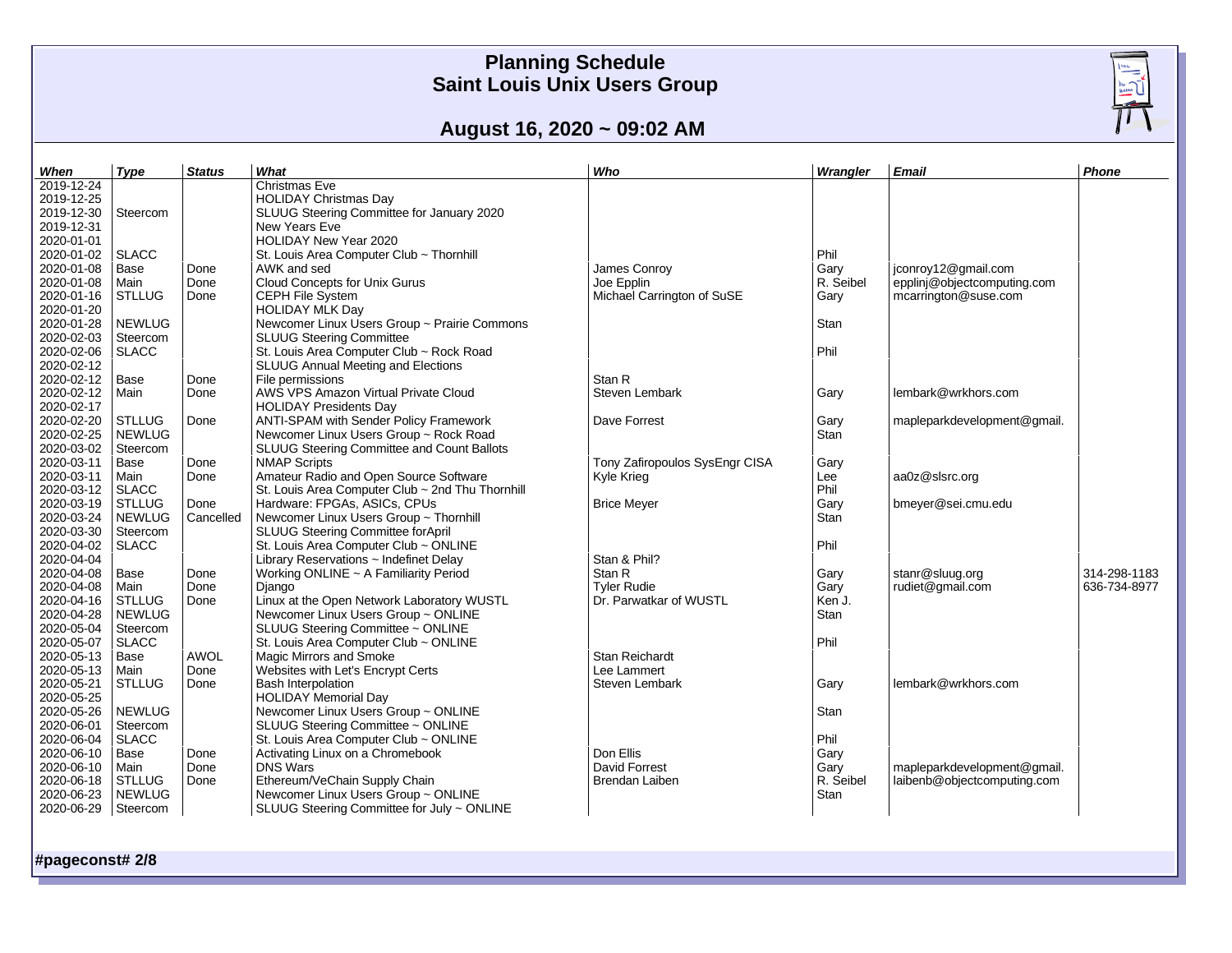

 $\frac{m_0}{m_0}$ 

# **August 16, 2020 ~ 09:02 AM**

| When       | <b>Type</b>   | <b>Status</b> | What                                               | Who                             | Wrangler  | Email                       | Phone        |
|------------|---------------|---------------|----------------------------------------------------|---------------------------------|-----------|-----------------------------|--------------|
| 2020-07-02 | <b>SLACC</b>  |               | St. Louis Area Computer Club ~ ONLINE              |                                 |           |                             |              |
| 2020-07-04 |               |               | HOLIDAY Independence Day $\sim$ 4th of July        |                                 |           |                             |              |
| 2020-07-08 | Base          | Done          | A Gentle Intoduction to Markdown                   | <b>Ed Howland</b>               | gary      | ed.howland@gmail.com        |              |
| 2020-07-08 | Main          | Done          | A Gentle Intoductiion to Docker                    | <b>Robert Citek</b>             | gary      | Robert.Citek@gmail.com      |              |
| 2020-07-16 | <b>STLLUG</b> | Done          | Using UNIX CLI tools written in Rust               | Michael Madden                  | gary      | michael madden@fastmail.com |              |
| 2020-07-28 | <b>NEWLUG</b> |               | Newcomer Linux Users Group ~ ONLINE                |                                 |           |                             |              |
| 2020-08-03 | Steercom      |               | SLUUG Steering Committee ~ ONLINE                  |                                 |           |                             |              |
| 2020-08-06 | <b>SLACC</b>  |               | St. Louis Area Computer Club ~ ONLINE              |                                 |           |                             |              |
| 2020-08-12 | Base          | Done          | Using dnsmasq to handle DHCP and name resolution   | Dave Forrest                    | Gary      |                             |              |
| 2020-08-12 | Main          | Done          | Voting Technologies and Security                   | Scott Granneman, WUSTL          | Gary      | scott@granneman.com         |              |
| 2020-08-20 | <b>STLLUG</b> | Confirmed     | Print Anywhere Authoring (i.e. Print-On-Demand)    | <b>Bryce Meyer</b>              | Gary      | bmeyer@sei.cmu.edu          |              |
| 2020-08-25 | <b>NEWLUG</b> |               | Newcomer Linux Users Group ~ ONLINE                |                                 |           |                             |              |
| 2020-08-31 | Steercom      |               | SLUUG Steering Committee for September ~ ONLINE    |                                 |           |                             |              |
| 2020-09-03 | <b>SLACC</b>  |               | St. Louis Area Computer Club ~ ONLINE              |                                 |           |                             |              |
| 2020-09-09 | Base          | Confirmed     | Apple Phone iOS 14 Details                         | Scott Granneman                 | Gary      | scott@granneman.com         |              |
| 2020-09-09 | Main          | Available     |                                                    |                                 |           |                             |              |
| 2020-09-09 | Main          | Idea          | Redhat OpenShift Container Platform                | https://OpenShift.com           |           |                             |              |
| 2020-09-09 | Main          | Idea          | <b>Tsunami Vulnerability Scanner</b>               | Security Now! #775 - 07-14-20   |           |                             |              |
| 2020-09-09 | Main          | Idea          | Computing for the Visually Impared                 | Ed Howland                      | Gary      | ed.howland@gmail.com        | 616-206-7911 |
| 2020-09-09 | Main          | Idea          | How Bad is Cryptocurrency                          | Steven Lembark                  | Gary      | lembark@wrkhors.com         |              |
| 2020-09-09 | Main          | Idea          | Block Chain Concepts (WITHOUT ANY BITCOIN)         | Prof.Feng Hou, Maryville        | R. Seible | fhou@maryville.edu          |              |
| 2020-09-09 | Main          | Idea          | Using git for distributed version control of files | <b>Robert Citek</b>             | qary      | Robert.Citek@gmail.com      |              |
| 2020-09-09 | Main          | Idea          | ZoneMinder (January 2020 was latest release)       | <b>Andrew Bauer</b>             | Gary      |                             |              |
| 2020-09-09 | Main          | Idea          | Apple interfaces and accessories for audio & video | Don Ellis                       | Gary      |                             |              |
| 2020-09-09 | Main          | Idea          | Ins and outs of Firewalld                          | Lee Lammert                     | Lee       |                             |              |
| 2020-09-09 | Main          | Idea          | Collect all logins                                 | Joe Bohnenstiehl                | Gary      | jbohnens@gmail.com          |              |
| 2020-09-09 | Main          | Idea          | Using High End Graphic Cards                       | <b>Brice Meyer</b>              | Gary      | bmeyer@sei.cmu.edu          |              |
| 2020-09-09 | TBD           | Idea          | PXE boot using pfsense and freenas                 | <b>Wendell Barber</b>           | Gary      | pure102@hotmail.com         |              |
| 2020-09-09 | <b>TBD</b>    | Idea          | Overview of Functional Programming                 |                                 |           |                             |              |
| 2020-09-09 | TBD           | Idea          | OpenWrt ~ Secure Your Router with Linux            | https://openwrt.org/            |           |                             |              |
| 2020-09-09 | TBD           | Idea          | Yubikey ~ Multi Factor Authentication Device       |                                 |           |                             |              |
| 2020-09-09 | TBD           | Idea          | SUSE on Raspberry Pi                               | Joe Bohnenstiehl                | Gary      | jbohnens@gmail.com          |              |
| 2020-09-09 | <b>TBD</b>    | Idea          | serverless on Cloud Containers                     | Frank M. Syler                  | Gary      | me@franksiler.com           |              |
| 2020-09-09 | <b>TBD</b>    | Idea          | terraform on Cloud Containers                      | Frank M. Syler                  | Gary      | me@franksiler.com           |              |
| 2020-09-09 | <b>TBD</b>    | Idea          | Ripgrep and FZF (should this be 2 seprate?)        | Tom Hrausicky                   | Gary      | tchrabusicky@gmail.com      |              |
| 2020-09-09 | TBD           | Idea          | Ansible/Puppet on Cloud Containers                 | Frank M. Syler                  | Gary      | me@franksiler.com           |              |
| 2020-09-09 | TBD           | Idea          | Smoking Docker (58 slides)                         | Steven Lembark                  | Gary      | lembark@wrkhors.com         |              |
| 2020-09-09 | <b>TBD</b>    | Idea          | Raspberry Pi 4 Installation                        | <b>Brian Bilgere</b>            | Gary      | bfka2000@gmail.com          |              |
| 2020-09-17 | <b>STLLUG</b> | Available     |                                                    |                                 |           |                             |              |
| 2020-09-17 | <b>STLLUG</b> | Idea          | Microsoft's Windows Subsystem for Linux (WSL)      | Ahjay, Glenn, Brian W. Caldwell | Gary      |                             |              |
| 2020-09-17 | <b>STLLUG</b> | Idea          | Oracle Linux                                       |                                 | Gary      |                             |              |
| 2020-09-17 | <b>STLLUG</b> | Idea          | IBM and Red Hat                                    | George Switzer                  | Gary      | gswitzer@us.ibm.com         | 309-264-8569 |
| 2020-09-22 | <b>NEWLUG</b> |               | Newcomer Linux Users Group ~ ONLINE                |                                 |           |                             |              |
| 2020-10-01 | <b>SLACC</b>  |               | St. Louis Area Computer Club ~ ONLINE              |                                 |           |                             |              |
| 2020-10-03 |               |               | <b>Library Reservations</b>                        | Stan & Phil?                    |           |                             |              |
| 2020-10-05 | Steercom      |               | SLUUG Steering Committee ~ ONLINE                  |                                 |           |                             |              |
|            |               |               |                                                    |                                 |           |                             |              |

**#pageconst# 3/8**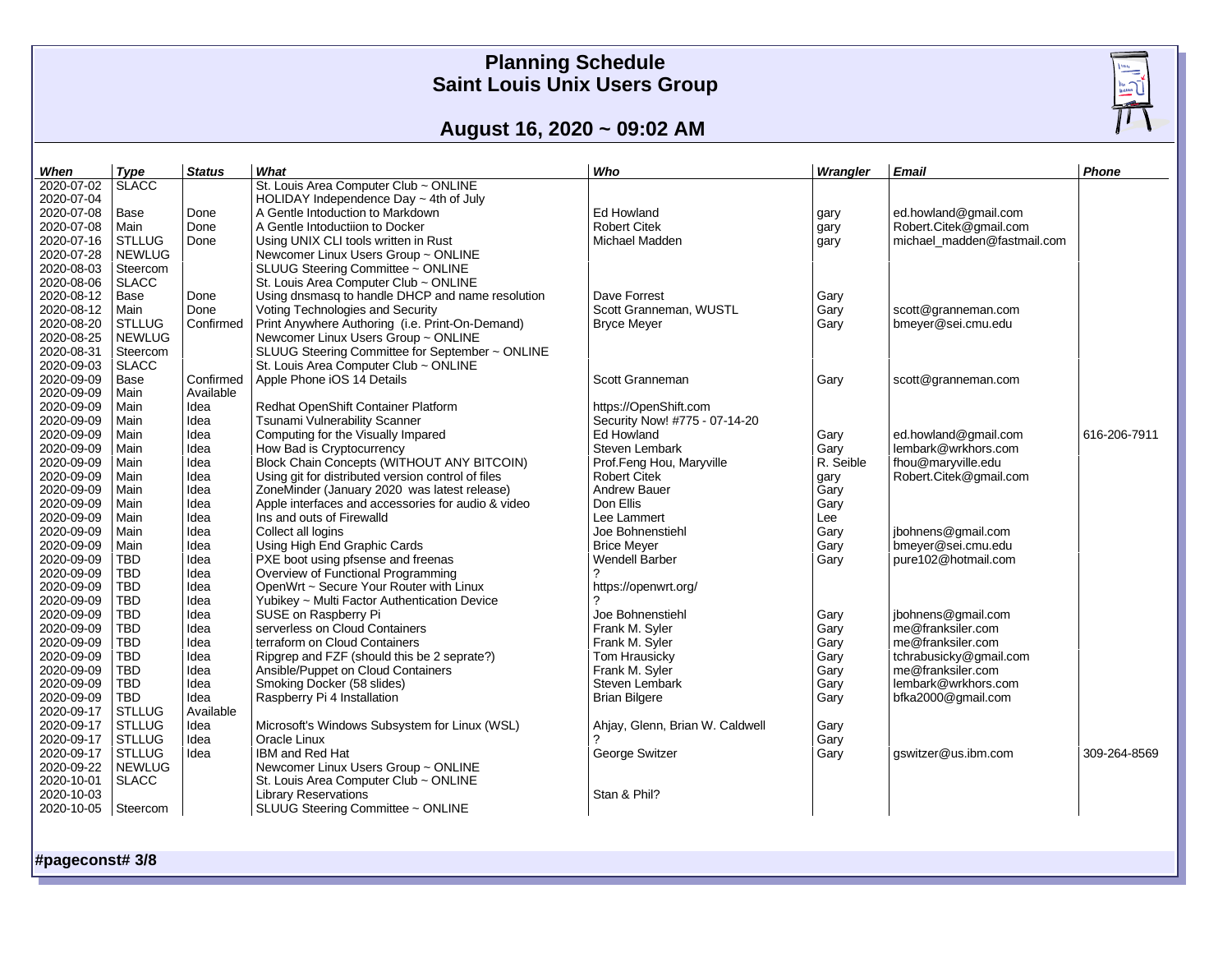# **August 16, 2020 ~ 09:02 AM**

| When                     | Type | <b>Status</b> | What                                                        | Who                           | Wrangler | Email | Phone |
|--------------------------|------|---------------|-------------------------------------------------------------|-------------------------------|----------|-------|-------|
| 2020-10-14               | Base | Available     |                                                             |                               |          |       |       |
| 2020-10-14               | Base | Idea          | Use script and scriptreplay                                 | $\overline{\phantom{a}}$      |          |       |       |
| 2020-10-14               | Base | Idea          | Use mount command and /etc/fstab file                       | ?                             |          |       |       |
| 2020-10-14               | Base | Idea          | Use gitso to support others (remotely)                      | $\overline{\phantom{a}}$      |          |       |       |
| 2020-10-14               | Base | Idea          | Use sync command (finish writes to USB thumbdrives)         | $\overline{\phantom{a}}$      |          |       |       |
| 2020-10-14               | Base | Idea          | FILESYSTEMS(5) (see man fs)                                 | $\overline{?}$                |          |       |       |
| 2020-10-14               | Base | Idea          | Use rsync and grsync $\sim$ local/remote file copy          |                               |          |       |       |
| 2020-10-14               | Base | Idea          | How to set up a UFW firewall                                | https://meterpreter.org/      |          |       |       |
| 2020-10-14               | Base | Idea          | Use Fail2ban to secure SSH service                          | Ken Johnson STLLUG 2016-12-15 |          |       |       |
| 2020-10-14               | Base | Idea          | Use dig command to query DNS records                        | https://meterpreter.org/      |          |       |       |
| 2020-10-14               | Base | Idea          | Use grep to search for pattern in files                     | https://meterpreter.org/      |          |       |       |
| 2020-10-14               | Base | Idea          | How to enable Remote Access MySQL                           | https://meterpreter.org/      |          |       |       |
| 2020-10-14               | Base | Idea          | install OpenVPN Server in Linux                             | https://meterpreter.org/      |          |       |       |
| 2020-10-14               | Base | Idea          | Use ss to view network status                               | https://meterpreter.org/      |          |       |       |
| 2020-10-14               | Base | Idea          | Secure Enhanced Linux (SELinux)?                            | https://meterpreter.org/      |          |       |       |
| 2020-10-14               | Base | Idea          | Use netstat to view all open ports on Linux                 | https://meterpreter.org/      |          |       |       |
| 2020-10-14               | Base | Idea          | Use cut and paste commands                                  |                               |          |       |       |
| 2020-10-14               | Base | Idea          | Use tar and gzip commands $\sim$ archive and compress files | https://meterpreter.org/      |          |       |       |
| 2020-10-14               | Base | Idea          | Use df to report file systrem disk space usage              | https://meterpreter.org/      |          |       |       |
| 2020-10-14               | Base | Idea          | Use cp, mv, rm, and touch commands $\sim$ manage files      | https://meterpreter.org/      |          |       |       |
| 2020-10-14               | Base | Idea          | Use mkdir and rmdir command $\sim$ manage directories       | https://meterpreter.org/      |          |       |       |
|                          |      |               |                                                             |                               |          |       |       |
| 2020-10-14<br>2020-10-14 | Base | Idea          | How to configure SSH in Linux                               | https://meterpreter.org/      |          |       |       |
|                          | Base | Idea          | Use scp and sftp commands to transfer data                  | https://meterpreter.org/      |          |       |       |
| 2020-10-14               | Base | Idea          | Advantages and disadvantages of Linux                       | https://meterpreter.org/      |          |       |       |
| 2020-10-14               | Base | Idea          | Top 10 most useful Linux commands                           | https://meterpreter.org/      |          |       |       |
| 2020-10-14               | Base | Idea          | Use split and cat to divide and combine files               | https://meterpreter.org/      |          |       |       |
| 2020-10-14               | Base | Idea          | Linux terminal shortcuts                                    | https://meterpreter.org/      |          |       |       |
| 2020-10-14               | Base | Idea          | Use locate command                                          | https://meterpreter.org/      |          |       |       |
| 2020-10-14               | Base | Idea          | Use cat command (can combine files)                         | https://meterpreter.org/      |          |       |       |
| 2020-10-14               | Base | Idea          | Use iperf command to diagnose network speed                 | https://meterpreter.org/      |          |       |       |
| 2020-10-14               | Base | Idea          | Use touch command                                           | https://meterpreter.org/      |          |       |       |
| 2020-10-14               | Base | Idea          | Use sort and unig commands                                  | https://meterpreter.org/      |          |       |       |
| 2020-10-14               | Base | Idea          | <b>Physical Security</b>                                    | 2                             |          |       |       |
| 2020-10-14               | Base | Idea          | Use mtr command to diagnose network problems                | https://meterpreter.org/      |          |       |       |
| 2020-10-14               | Base | Idea          | Use vi/vim editor                                           | https://meterpreter.org/      |          |       |       |
| 2020-10-14               | Base | Idea          | Remote access to Linux, Windows, macOS                      | ?                             |          |       |       |
| 2020-10-14               | Base | Idea          | nginx (web server, reverse proxy, etc.)                     | 2                             |          |       |       |
| 2020-10-14               | Base | Idea          | Installing OS-signing keys in UEFI                          | 2                             |          |       |       |
| 2020-10-14               | Base | Idea          | <b>WHOIS</b>                                                |                               |          |       |       |
| 2020-10-14               | Base | Idea          | mutt email client                                           | Jeff Muse MAIN 2013-01-09     |          |       |       |
| 2020-10-14               | Base | Idea          | Use PGP/GPG in Email                                        | ?                             |          |       |       |
| 2020-10-14               | Base | Idea          | MS Windows regedit - edit Windows registry from Linux       | $\overline{\phantom{a}}$      |          |       |       |
| 2020-10-14               | Base | Idea          | Audio processing software survey                            | $\overline{\phantom{a}}$      |          |       |       |
| 2020-10-14               | Base | Idea          | Video processing software survey                            | 2                             |          |       |       |
| 2020-10-14               | Base | Idea          | $IRC$ ~ internet Relay Chat                                 |                               |          |       |       |
| 2020-10-14               | Base | Idea          | Use ps, bg, fg, kill, killall, top, htop with processes     | https://meterpreter.org/      |          |       |       |
|                          |      |               |                                                             |                               |          |       |       |

### **#pageconst# 4/8**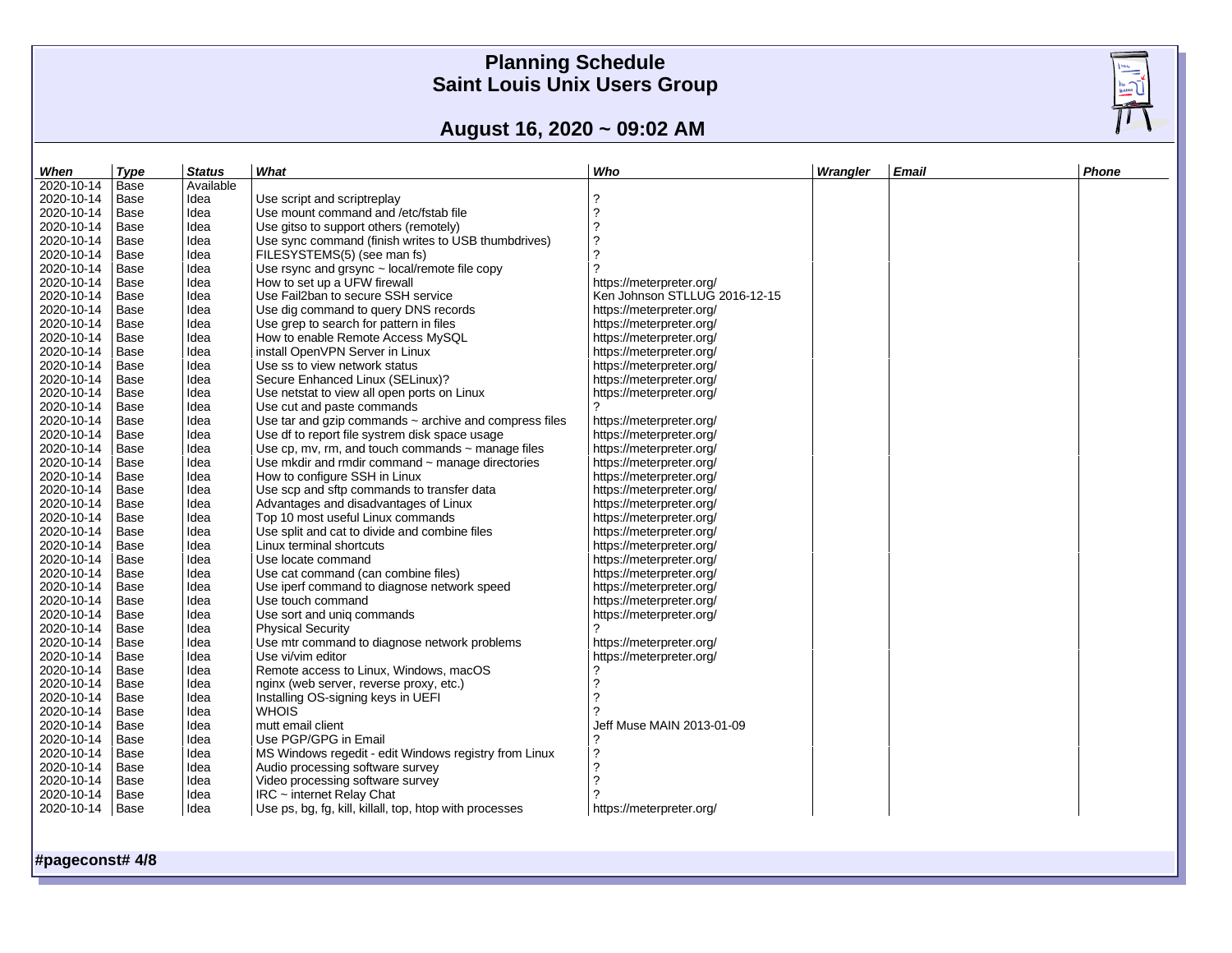$\frac{\sqrt{\frac{1}{2}}}{\sqrt{\frac{1}{2}}\sqrt{\frac{1}{2}}\sqrt{\frac{1}{2}}}}$ 

# **August 16, 2020 ~ 09:02 AM**

| When       | <b>Type</b>   | <b>Status</b> | What                                              | Who                            | Wrangler | <b>Email</b>     | Phone        |
|------------|---------------|---------------|---------------------------------------------------|--------------------------------|----------|------------------|--------------|
| 2020-10-14 | Base          | Idea          | Dia (drawing software)                            | stanr BASE 2013-01-09          |          |                  |              |
| 2020-10-14 | Base          | Idea          | LibreOffice Draw                                  | ?                              |          |                  |              |
| 2020-10-14 | Base          | Idea          | Regular expressions                               | 2                              |          |                  |              |
| 2020-10-14 | Base          | Idea          | AWK and sed                                       | James Conroy BASE 2020-01-08   |          |                  |              |
| 2020-10-14 | Base          | Idea          | Boot process                                      |                                |          |                  |              |
| 2020-10-14 | Base          | Idea          | Chkconfig, init.d, etc.                           | ?                              |          |                  |              |
| 2020-10-14 | Base          | Idea          | Chrome / Chromium-browser                         | 2                              |          |                  |              |
| 2020-10-14 | Base          | Idea          | Standard In/Out/Error, Redirection, and Pipes     |                                |          |                  |              |
| 2020-10-14 | Base          | Idea          | OpenSSL (CSRs, certificates, s client)            |                                |          |                  |              |
| 2020-10-14 | Base          | Idea          | Kallithea (source code repository hosting)        | 2                              |          |                  |              |
| 2020-10-14 | Base          | Idea          | DNS installation, setup, and configure            | ?                              |          |                  |              |
| 2020-10-14 | Base          | Idea          | Division of OSS projects                          | 2                              |          |                  |              |
|            |               |               |                                                   | 2                              |          |                  |              |
| 2020-10-14 | Base          | Idea          | <b>DNS Using Different Servers</b>                |                                |          |                  |              |
| 2020-10-14 | Base          | Idea          | Finding Linux files and file contents             | https://meterpreter.org/       |          |                  |              |
| 2020-10-14 | Base          | Idea          | Linux Log Analysis                                | https://meterpreter.org/       |          |                  |              |
| 2020-10-14 | Main          | Available     |                                                   |                                |          |                  |              |
| 2020-10-14 | Main          | Idea          | openVAS upgrade (No earlier than Oct)             | Tony Zafiropoulos SysEngr CISA | Gary     | tonyz@CTiTEK.com | 314-504-3974 |
| 2020-10-15 | STLLUG        | Available     |                                                   |                                |          |                  |              |
| 2020-10-27 | <b>NEWLUG</b> |               | Newcomer Linux Users Group ~ ONLINE               |                                |          |                  |              |
| 2020-11-02 | Steercom      |               | SLUUG Steering Committee ~ ONLINE                 |                                |          |                  |              |
| 2020-11-05 | <b>SLACC</b>  |               | St. Louis Area Computer Club ~ ONLINE             |                                |          |                  |              |
| 2020-11-11 |               |               | <b>HOLIDAY Vetrans Day</b>                        |                                |          |                  |              |
| 2020-11-11 | Base          | Available     |                                                   |                                |          |                  |              |
| 2020-11-11 | Main          | Available     |                                                   |                                |          |                  |              |
| 2020-11-19 | <b>STLLUG</b> | Available     |                                                   |                                |          |                  |              |
| 2020-11-24 | <b>NEWLUG</b> |               | Newcomer Linux Users Group ~ ONLINE               |                                |          |                  |              |
| 2020-11-26 |               |               | <b>HOLIDAY Thanksgiving Day</b>                   |                                |          |                  |              |
| 2020-11-30 | Steercom      |               | SLUUG Steering Committee for December ~ ONLINE    |                                |          |                  |              |
| 2020-12-03 | <b>SLACC</b>  |               | St. Louis Area Computer Club ~ ONLINE             |                                |          |                  |              |
| 2020-12-09 | Base          | Available     |                                                   |                                |          |                  |              |
| 2020-12-09 | Main          | Available     |                                                   |                                |          |                  |              |
| 2020-12-15 | <b>NEWLUG</b> |               | Newcomer Linux Users Group ~ 3rd Tuesday ~ ONLINE |                                |          |                  |              |
| 2020-12-17 | <b>STLLUG</b> | Available     |                                                   |                                |          |                  |              |
| 2020-12-24 |               |               | <b>Christmas Eve</b>                              |                                |          |                  |              |
| 2020-12-25 |               |               | <b>HOLDIAY Christmas Day</b>                      |                                |          |                  |              |
| 2020-12-31 |               |               | New Year Eve                                      |                                |          |                  |              |
| 2021-01-01 |               |               | <b>HOLIDAY New Year 2021</b>                      |                                |          |                  |              |
| 2021-01-04 | Steercom      |               | SLUUG Steering Committee ~ ONLINE                 |                                |          |                  |              |
| 2021-01-07 | <b>SLACC</b>  |               | St. Louis Area Computer Club ~ ONLINE             |                                |          |                  |              |
| 2021-01-13 | Base          | Available     |                                                   |                                |          |                  |              |
| 2021-01-13 | Main          | Available     |                                                   |                                |          |                  |              |
| 2021-01-21 | STLLUG        | Available     |                                                   |                                |          |                  |              |
| 2021-01-26 | <b>NEWLUG</b> |               | Newcomer Linux Users Group ~ ONLINE               |                                |          |                  |              |
| 2021-02-01 | Steercom      |               | SLUUG Steering Committee ~ ONLINE                 |                                |          |                  |              |
| 2021-02-04 | <b>SLACC</b>  |               | St. Louis Area Computer Club ~ ONLINE             |                                |          |                  |              |
| 2021-02-10 |               |               | SLUUG Annual Meeting and Elections                |                                |          |                  |              |
|            |               |               |                                                   |                                |          |                  |              |
|            |               |               |                                                   |                                |          |                  |              |

**#pageconst# 5/8**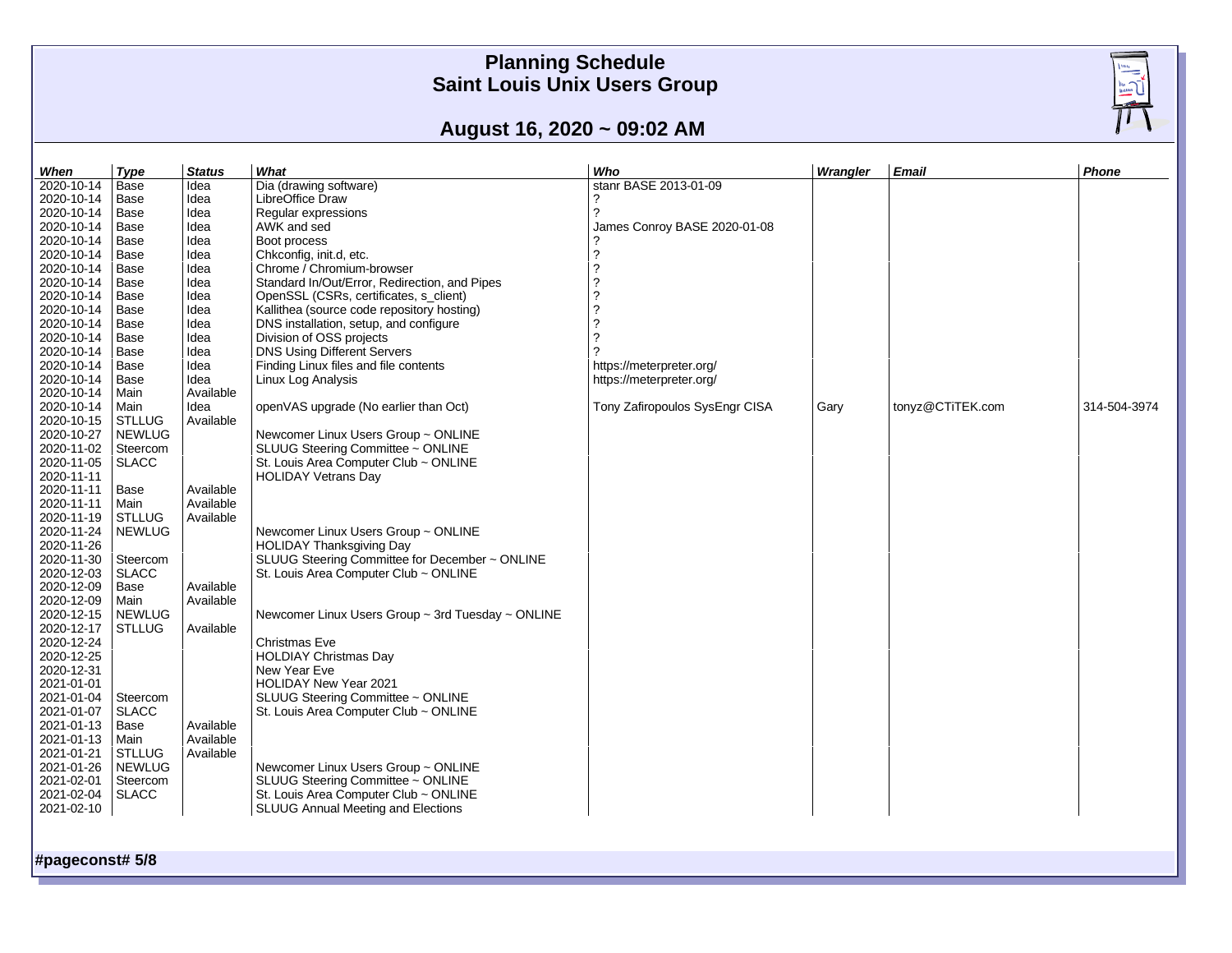

# **August 16, 2020 ~ 09:02 AM**

| When                     | <b>Type</b>                    | <b>Status</b>           | What                                                                     | Who                           | Wrangler       | Email               | <b>Phone</b> |  |  |
|--------------------------|--------------------------------|-------------------------|--------------------------------------------------------------------------|-------------------------------|----------------|---------------------|--------------|--|--|
| 2021-02-10               | <b>Base</b>                    | Available               |                                                                          |                               |                |                     |              |  |  |
| 2021-02-10               | Main                           | Available               |                                                                          |                               |                |                     |              |  |  |
| 2021-02-18               | <b>STLLUG</b>                  | Available               |                                                                          |                               |                |                     |              |  |  |
| 2021-02-23               | <b>NEWLUG</b>                  |                         | Newcomer Linux Users Group ~ ONLINE                                      |                               |                |                     |              |  |  |
| 2021-03-01               | Steercom                       |                         | SLUUG Steering Committee ~ ONLINE                                        |                               |                |                     |              |  |  |
| 2021-03-04               | <b>SLACC</b>                   |                         | St. Louis Area Computer Club ~ ONLINE                                    |                               |                |                     |              |  |  |
| 2021-03-10               | Base                           | Available               |                                                                          |                               |                |                     |              |  |  |
| 2021-03-10               | Main                           | Available               |                                                                          |                               |                |                     |              |  |  |
| 2021-03-18               | <b>STLLUG</b>                  | Available               |                                                                          |                               |                |                     |              |  |  |
| 2021-03-23               | <b>NEWLUG</b>                  |                         | Newcomer Linux Users Group ~ ONLINE                                      |                               |                |                     |              |  |  |
| 2021-03-29               | Steercom                       |                         | SLUUG Steering Committee ~ ONLINE                                        |                               |                |                     |              |  |  |
| 2021-04-01               | <b>SLACC</b>                   |                         | St. Louis Area Computer Club ~ ONLINE                                    |                               |                |                     |              |  |  |
| 2021-04-14               | Base                           | Available               |                                                                          |                               |                |                     |              |  |  |
| 2021-04-14               | Main                           | Available               |                                                                          |                               |                |                     |              |  |  |
| 2021-04-15               | <b>STLLUG</b>                  | Available               |                                                                          |                               |                |                     |              |  |  |
| 2021-04-27               | <b>NEWLUG</b>                  |                         | Newcomer Linux Users Group ~ ONLINE                                      |                               |                |                     |              |  |  |
| 2021-05-20               | <b>STLLUG</b>                  | Available               |                                                                          |                               |                |                     |              |  |  |
| 2038-01-18               |                                |                         | Year 2038 Problem Eve (Y2038 or Y2k38 or Unix Y2K)                       |                               |                |                     |              |  |  |
| 2038-01-18               | a                              |                         |                                                                          |                               |                |                     |              |  |  |
| 2038-01-18               | Base                           | Idea                    | SLUUG Calendar on Thunderbird Calendar                                   | Stan R                        |                |                     |              |  |  |
| 2038-01-18               | Base                           | Not Ready               | Using Data Form in Calc                                                  | Stan R                        | Gary           | stanr@sluug.org     | 314-298-1183 |  |  |
| 2038-01-18               | Base                           | Secondary               | Keyboard Karaoke                                                         |                               |                |                     |              |  |  |
| 2038-01-18               | Base                           | Tutorial                | Learning Linux by Exploring                                              | Stan R<br>2                   |                |                     |              |  |  |
| 2038-01-18               | Base                           | Withdrawn               | SplashTop (Commercial Site)                                              |                               |                |                     |              |  |  |
| 2038-01-18               | Base                           | Withdrawn               | Using UUCP in this Century                                               | <b>Terry Linhardt</b>         | Gary           | tlinhardt@gmail.com |              |  |  |
| 2038-01-18<br>2038-01-18 | Main<br><b>STLLUG</b>          | Impossible              | Research utilization of Linux at SLU<br>The Year of Linux on the Desktop | Erik Kaufman<br>Linus Tovalds | Gary<br>R.M.S. |                     |              |  |  |
| 2038-01-18               |                                | Idea                    |                                                                          |                               |                |                     |              |  |  |
| 2038-01-18               | <b>STLLUG</b><br><b>STLLUG</b> | Impossible<br>Withdrawn | Belenix Linux (Discontinued)<br>Everything I Know About SAMBA            | Jeff Logullo<br>Stan R        | Stan R         | stanr@sluug.org     | 314-298-1183 |  |  |
| 2038-01-18               | <b>TBD</b>                     | Idea                    | Use vericrypt                                                            | stanr MAIN 2019-06-12         |                |                     |              |  |  |
| 2038-01-18               | <b>TBD</b>                     | Idea                    | Key Management                                                           | Yi Yang                       |                |                     |              |  |  |
| 2038-01-18               | <b>TBD</b>                     | Idea                    | logcheck, fcheck                                                         | Craig Buchek                  |                |                     |              |  |  |
| 2038-01-18               | TBD                            | Idea                    | Security Issues                                                          | Yi Yang                       |                |                     |              |  |  |
| 2038-01-18               | TBD                            | Idea                    | <b>Test-Driven Development</b>                                           | Craig Buchek                  |                |                     |              |  |  |
| 2038-01-18               | <b>TBD</b>                     | Idea                    | <b>Test-Driven Development</b>                                           | <b>Brian Button</b>           |                |                     |              |  |  |
| 2038-01-18               | <b>TBD</b>                     | Idea                    | Mac OS X topics                                                          | Craig Buchek                  |                |                     |              |  |  |
| 2038-01-18               | <b>TBD</b>                     | Idea                    | Ruby on Rails                                                            | Craig Buchek                  |                |                     |              |  |  |
| 2038-01-18               | <b>TBD</b>                     | Idea                    | CoffeeScript, HAML, and SASS                                             | Craig Buchek                  |                |                     |              |  |  |
| 2038-01-18               | <b>TBD</b>                     | Idea                    | wget and curl                                                            | Craig Buchek                  |                |                     |              |  |  |
| 2038-01-18               | <b>TBD</b>                     | Idea                    | Web Servers                                                              | Craig Buchek                  |                |                     |              |  |  |
| 2038-01-18               | TBD                            | Idea                    | Web Browsers                                                             | Craig Buchek                  |                |                     |              |  |  |
| 2038-01-18               | <b>TBD</b>                     | Idea                    | <b>HTTP</b>                                                              | Craig Buchek                  |                |                     |              |  |  |
| 2038-01-18               | <b>TBD</b>                     | Idea                    | <b>HTML</b>                                                              | Craig Buchek                  |                |                     |              |  |  |
| 2038-01-18               | <b>TBD</b>                     | Idea                    | <b>ZFS</b>                                                               | Jeff Logullo                  |                |                     |              |  |  |
| 2038-01-18               | <b>TBD</b>                     | Idea                    | Project Indiana                                                          | Jeff Logullo                  |                |                     |              |  |  |
| 2038-01-18   TBD         |                                | Idea                    | ZFS Versioning Filenames (snapshots?)                                    | Jeff Logullo                  |                |                     |              |  |  |
|                          |                                |                         |                                                                          |                               |                |                     |              |  |  |
|                          |                                |                         |                                                                          |                               |                |                     |              |  |  |
| #pageconst# 6/8          |                                |                         |                                                                          |                               |                |                     |              |  |  |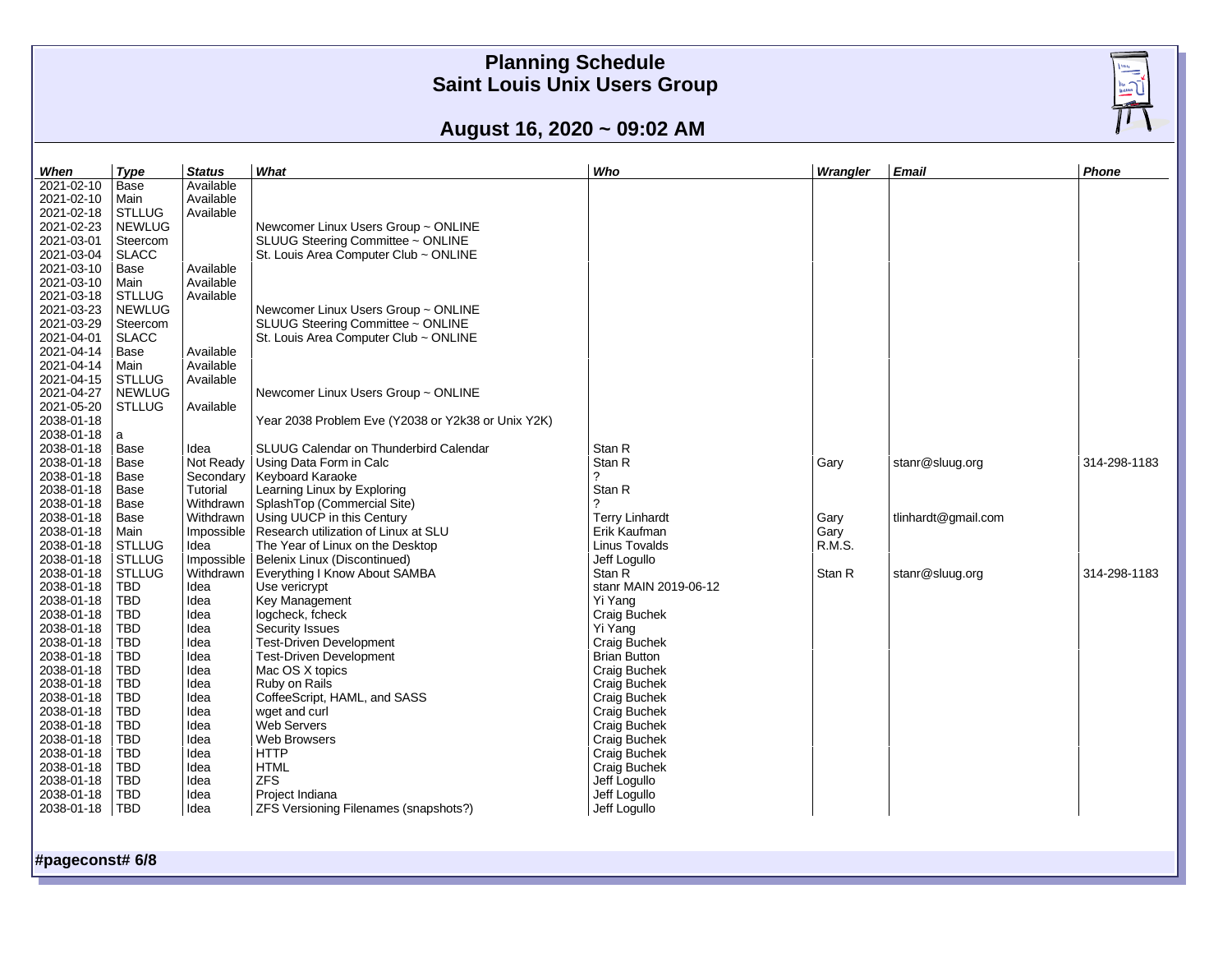# **August 16, 2020 ~ 09:02 AM**

| When       | <b>Type</b> | <b>Status</b> | What                                                     | Who                          | Wrangler | <b>Email</b> | Phone |
|------------|-------------|---------------|----------------------------------------------------------|------------------------------|----------|--------------|-------|
| 2038-01-18 | TBD.        | Idea          | IBM Virtualization Demonstration                         | Sammie Allum                 |          |              |       |
| 2038-01-18 | TBD.        | Idea          | <b>MySOL</b>                                             | Jeff Logullo                 |          |              |       |
| 2038-01-18 | <b>TBD</b>  | Idea          | The Swiss Army Knife of ffmpeg                           | Kyle Cordes                  |          |              |       |
| 2038-01-18 | <b>TBD</b>  | Idea          | Flying Boxes                                             | Kyle Cordes                  |          |              |       |
| 2038-01-18 | <b>TBD</b>  | Idea          | Red Hat Topics                                           | Joe "Zonker" Brockmeier      |          |              |       |
| 2038-01-18 | TBD         | Idea          | Red Hat Community Topics                                 | Joe "Zonker" Brockmeier      |          |              |       |
| 2038-01-18 | TBD         | Idea          | Technical Books That Had an Impact                       | Ken Johnson                  |          |              |       |
| 2038-01-18 | TBD         | Idea          | Red Hat Cloud Topics                                     | Joe "Zonker" Brockmeier      |          |              |       |
| 2038-01-18 | TBD.        | Idea          | Build and Manage Desktop Applications                    |                              | Lee      |              |       |
| 2038-01-18 | <b>TBD</b>  | Idea          | OpenBSD for Linux Users                                  | Ken Johnson                  |          |              |       |
| 2038-01-18 |             |               |                                                          | 2                            |          |              |       |
| 2038-01-18 | <b>TBD</b>  | Idea          | Nuclear Belly Button Battery                             | $\boldsymbol{\mathcal{P}}$   |          |              |       |
|            | <b>TBD</b>  | Idea          | WireGuard                                                |                              |          |              |       |
| 2038-01-18 | <b>TBD</b>  | Idea          | VMware                                                   | <b>Matt Skipton</b>          | C. Fitch |              |       |
| 2038-01-18 | <b>TBD</b>  | Idea          | Scribus                                                  | Stan R                       |          |              |       |
| 2038-01-18 | <b>TBD</b>  | Idea          | PHP hello world talk with the PHP group                  | ?                            |          |              |       |
| 2038-01-18 | <b>TBD</b>  | Idea          | <b>USB</b>                                               | $\overline{\phantom{0}}$     |          |              |       |
| 2038-01-18 | TBD         | Idea          | PHP or generic programming language                      | 2                            |          |              |       |
| 2038-01-18 | TBD.        | Idea          | Desktop Environment roundup                              |                              |          |              |       |
| 2038-01-18 | <b>TBD</b>  | Idea          | Desktop Distro roundup                                   | 2                            |          |              |       |
| 2038-01-18 | TBD.        | Idea          | <b>Bitcoin</b>                                           | $\gamma$                     |          |              |       |
| 2038-01-18 | <b>TBD</b>  | Idea          | Emacs                                                    | Deech?                       |          |              |       |
| 2038-01-18 | <b>TBD</b>  | Idea          | OpenID/OAuth                                             | ?                            |          |              |       |
| 2038-01-18 | <b>TBD</b>  | Idea          | Mind-mapping Applications                                | $\overline{?}$               |          |              |       |
| 2038-01-18 | <b>TBD</b>  | Idea          | Fedora Design Suite                                      | 2                            |          |              |       |
| 2038-01-18 | <b>TBD</b>  | Idea          | <b>SASL</b>                                              |                              |          |              |       |
| 2038-01-18 | <b>TBD</b>  | Idea          | Fedora Security Lab                                      |                              |          |              |       |
| 2038-01-18 | <b>TBD</b>  | Idea          | R statistics package                                     |                              |          |              |       |
| 2038-01-18 | <b>TBD</b>  | Idea          | <b>NoSOL</b>                                             |                              |          |              |       |
| 2038-01-18 | TBD.        | Idea          | MAC OSX server                                           |                              |          |              |       |
| 2038-01-18 | <b>TBD</b>  | Idea          | Wehrenberg Theaters Digital Projectors                   |                              | Gary     |              |       |
| 2038-01-18 | <b>TBD</b>  | Idea          | coreboot                                                 |                              |          |              |       |
| 2038-01-18 | <b>TBD</b>  | Idea          | <b>GUI builders</b>                                      |                              |          |              |       |
|            |             |               |                                                          | 2                            |          |              |       |
| 2038-01-18 | <b>TBD</b>  | Idea          | Hostirian/Primary.NET Data Center                        |                              |          |              |       |
| 2038-01-18 | <b>TBD</b>  | Idea          | <b>CPU<sub>s</sub></b>                                   | 2                            |          |              |       |
| 2038-01-18 | <b>TBD</b>  | Idea          | Developing for (web, native) iPhone                      | ?                            |          |              |       |
| 2038-01-18 | <b>TBD</b>  | Idea          | Solaris or OpenSolaris current release, features, future | 2                            |          |              |       |
| 2038-01-18 | <b>TBD</b>  | Idea          | HP-UX current release, features, future                  |                              |          |              |       |
| 2038-01-18 | <b>TBD</b>  | Idea          | Red Hat Enterprise Linux (RHEL) or Fedora                | Tried Clark Smith at Red Hat |          |              |       |
| 2038-01-18 | <b>TBD</b>  | Idea          | SuSE or OpenSUSE recent releases                         | Gary Hollingsworth?          |          |              |       |
| 2038-01-18 | <b>TBD</b>  | Idea          | AIX current release, features, future                    | Someone from IBM corporate?  |          |              |       |
| 2038-01-18 | <b>TBD</b>  | Idea          | Apple current release, features, future                  |                              |          |              |       |
| 2038-01-18 | TBD         | Idea          | Setting up an Email server                               | $\ddot{\phantom{0}}$         |          |              |       |
| 2038-01-18 | TBD         | Idea          | Current tools for web development                        | $\overline{\mathcal{L}}$     |          |              |       |
| 2038-01-18 | TBD         | Idea          | Recovering from disaster                                 | $\overline{\phantom{a}}$     |          |              |       |
| 2038-01-18 | TBD         | Idea          | Munin (resource monitoring)                              | $\overline{\phantom{a}}$     |          |              |       |
| 2038-01-18 | <b>TBD</b>  | Idea          | Gnome 3 (getting past the hate)                          | $\overline{\phantom{0}}$     |          |              |       |
|            |             |               |                                                          |                              |          |              |       |

**#pageconst# 7 / 8**